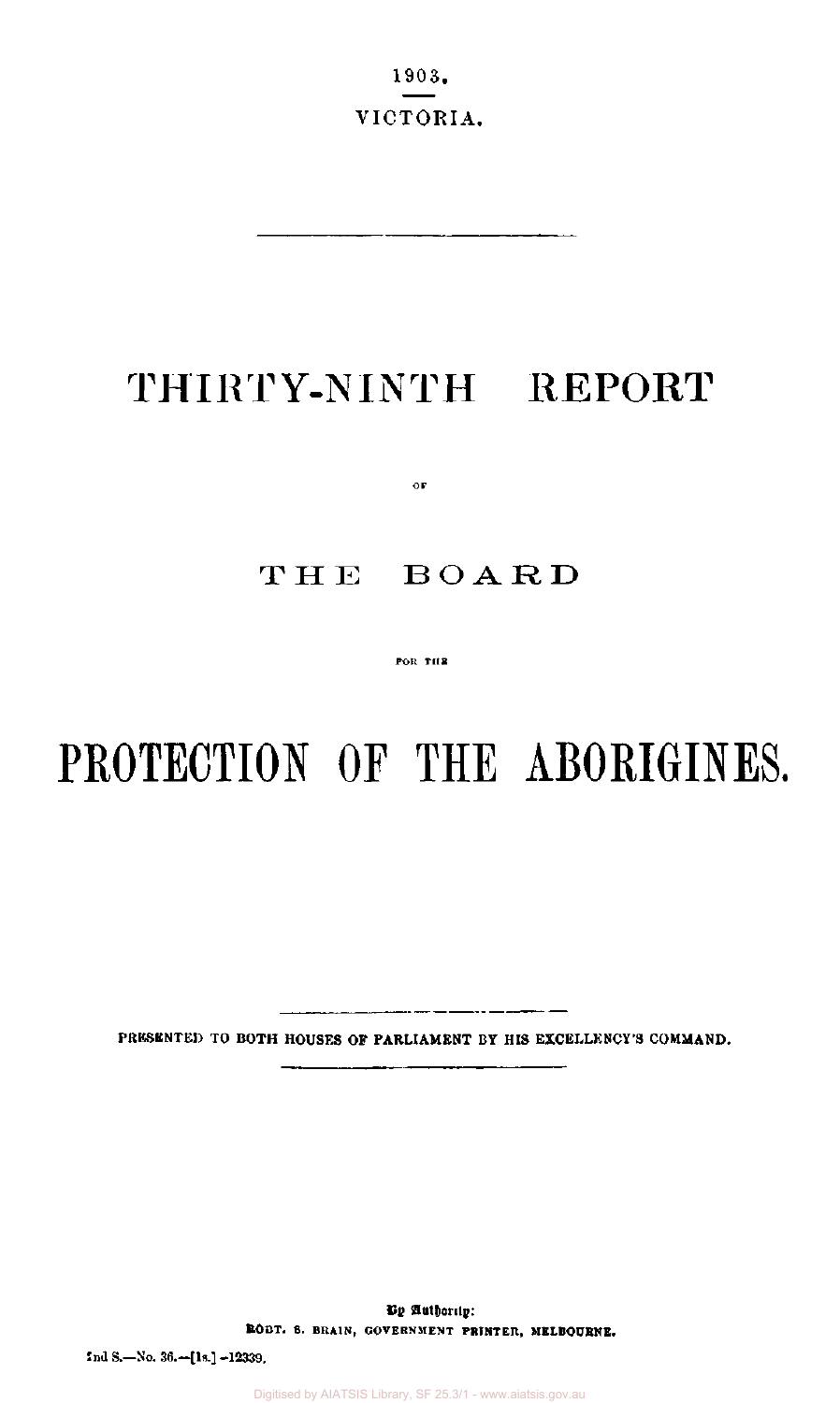|                                                 |        |                          | APPROXIMATE COST OF REPORT. |               |         | £ s. d.    |
|-------------------------------------------------|--------|--------------------------|-----------------------------|---------------|---------|------------|
| Preparation-Not given.<br>Printing (760 copies) | $\sim$ | $\overline{\phantom{a}}$ | <br>                        | <br>$\bullet$ | $-1000$ | __________ |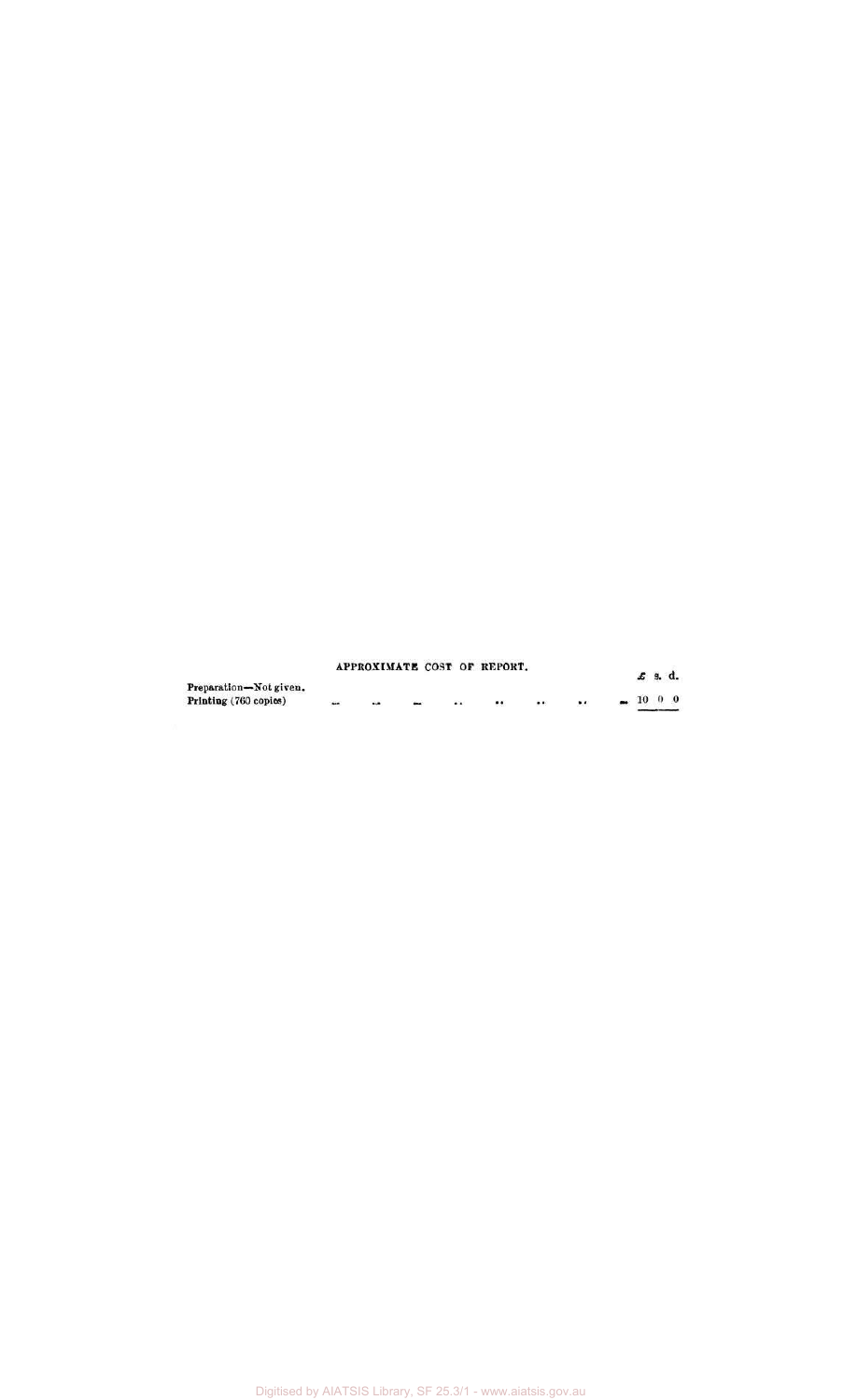# REPORT.

#### Melbourne, 8th October, 1903.

MAY IT PLEASE YOUR EXCELLENCY,

The Board for the Protection of the Aborigines have the honour to submit for Your Excellency's consideration this, their Thirty-ninth Report on the state and condition of the Aborigines under their care, together with the reports of managers of the different stations, and accounts for the past financial year, which have been duly audited and certified by the Auditor-General on the accompanying balance-sheet.

1. The Board have held twelve ordinary and three special meetings during the past year, and the greatest care was at all times bestowed on all questions for the welfare of the Aborigines of this State.

2. The Board desire to express their profound regret at the death of Dr. Alexander Morrison, M.A., late Principal of the Scotch College, who had been a most active member of the Board for many years, and took a deep interest in the spiritual and temporal welfare of the Aborigines. Through his death the blacks have lost a true, wise, and warm-hearted friend, and the Board a most able member in all deliberations for the good of the Aborigines.

3. The Board wish to record their pleasure that the Government promptly filled up the vacancy caused by the death of Dr. Morrison by the appointment of the Hon. W. A. Watt, M.L.A., and that left by the withdrawal of D. McLeod, Esq., late M.L.A., by the appointment of H. P. Keogh, Esq., M.L.A., leaving only one vacancy for the present, namely, that left by the death of the late A. A. C. Le Souef, Esq., formerly Director of the Zoological Gardens.

4. The number of Aborigines and old half-castes under certificates who have resided and are belonging to the stations and various depots has decreased, as will be observed from the attached reports of managers, and is as follows :—

|                                  |          |                             |          | Lowest Number. |          | Total Number. |
|----------------------------------|----------|-----------------------------|----------|----------------|----------|---------------|
| Coranderrk                       | $***$    | <br>                        |          | 60             | $\cdots$ | 76            |
| Condah<br>$\ddotsc$              | $\cdots$ | <br>                        | $$       | 30             | $\cdots$ | 48            |
| Ebenezer                         |          | <br>                        |          | 16             |          | 16            |
| Framlingham                      |          | <br>                        |          | 17             |          | 26            |
| Lake Tyers                       |          | <br>                        |          | 42             |          | 62            |
| Ramahyuck                        | $\cdots$ | <br>                        |          | 44             |          | 46            |
| Depôts<br>$\ddotsc$              |          | <br>$\bullet\bullet\bullet$ |          | 95             |          | 95            |
| Industrial Schools and Orphanage |          |                             | $\cdots$ | 13             |          | 13            |
|                                  |          |                             |          |                |          |               |
|                                  | Total    |                             |          |                | $\cdots$ | 382           |
|                                  |          |                             |          |                |          |               |

It may be of interest in connexion with the foregoing statement of the numbers of Aborigines belonging to the various stations to explain that there are a number of them who have their, homes on the stations, and have a right to receive their clothes and rations, but who now and then prefer to lead a wandering life, and to enjoy their liberties in hunting native game and in fishing, which is especially the case with the old people.

5. The returns of marriages, births, and deaths on the different stations and depôts have been as follow during the past year: $-$ 

|                           |        |              | Marriages. |           | Births. |           | Deaths. |
|---------------------------|--------|--------------|------------|-----------|---------|-----------|---------|
| Coranderrk                |        | <br>         | 2          |           | 3       | $\cdots$  |         |
| Condah<br>$\ddotsc$       |        | <br>         |            |           |         |           |         |
| Ebenezer<br>$\ddotsc$     |        | <br>         |            |           |         |           |         |
| Framlingham               |        | <br>         |            | $\cdots$  |         | $\cdots$  | -1      |
| Lake Tyers                |        | <br>         |            |           |         | $\ddotsc$ |         |
| Ramahyuck                 |        | <br>$\cdots$ | $$         | $\ddotsc$ | 2       |           | 2       |
| <b>Depôts</b><br>$\cdots$ |        | <br>         |            |           |         |           | 6       |
|                           |        |              |            |           |         |           |         |
|                           | Totals | <br>         | з          |           | 6       |           | 12      |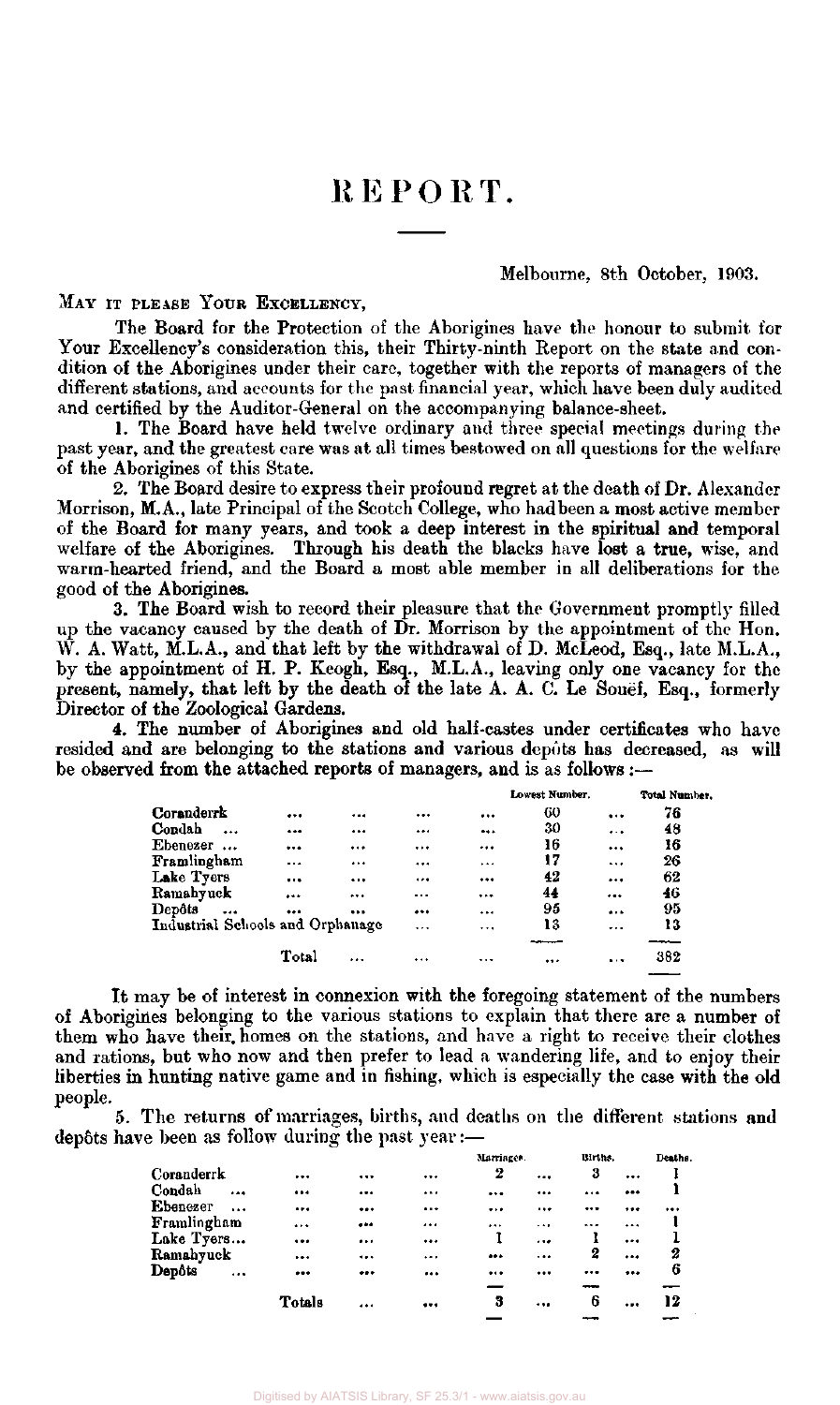Total decrease, 6, leaving only in this State 382 at this date, although, there are about 12 in the neighbouring States of New South Wales and South Australia, who may return to Victoria, their native State, at any time.

6. In compliance with the rules and regulations of the Board, rations, clothes, blankets, and other comforts for Aborigines, and those half-castes who still reside under the Board's certificates at the stations, have been regularly supplied through managers of stations and authorized agents at the depôts throughout the State of Victoria. Medical attendance and medicines have likewise been provided in every case when required. Unforeseen or special cases have always received careful attention, either through the Board's agents, or during the regular visits of the General Inspector.

7. Regarding the land originally set aside by the Government as reserves for the use of the Aborigines, the Board desire to state that, through the constant decrease of the blacks, the whole of the reserves were not required any longer, for which reason the Board handed back to the Department of Lands 12,543 acres, as will be observed from the following particulars :—

|                | Land given up.                |           |                                     | Reserves still occupied.     |          |              |                  |
|----------------|-------------------------------|-----------|-------------------------------------|------------------------------|----------|--------------|------------------|
| Coranderrk     | $\cdots$                      | $\cdots$  | $2,000$ acres                       | Coranderrk<br>$\cdots$       | $\cdots$ | 2,400 acres  |                  |
| Condah         | $\cdots$                      | $\cdots$  | 1,700<br>$\bullet\bullet$           | Condah<br>$\cdots$           | $\cdots$ | 2,000        | $_{\rm H}$       |
| Ebenezer       | $\ldots$                      | $\cdots$  | 2,000<br>$\overline{\mathbf{v}}$    | Ebenezer<br>$\cdots$         | $\cdots$ | 2,600        | $, \,$           |
| Framlingham    | $\ddotsc$                     | $\cdots$  | 5,000<br>$^{\prime}$                | Framlingham<br>              | $\cdots$ | 548          | , ,              |
| Dergholm       | $\cdots$                      | $\cdots$  | 180<br>$\boldsymbol{v}$             | $Co$ <i>lac</i> $\ldots$<br> | $\cdots$ | 40           | $^{\ast}$        |
| Lake Tyers     | $\cdots$                      | $\cdots$  | 200<br>$^{\prime\prime}$            | Lake Tyers<br>$\cdots$       |          | 4,000        | $\boldsymbol{r}$ |
| Ramahyuck      | $\bullet$ $\bullet$ $\bullet$ | $\cdots$  | 1,400<br>$\boldsymbol{\mathcal{D}}$ | Ramahyuck<br>$\cdots$        |          | 750          | , ,              |
| Steiglitz      |                               | $\ddotsc$ | 63<br>$\bullet$                     | Lake Moodemere               | $\cdots$ | 8            | $^{\bullet}$     |
| Total given up |                               |           | $ 12,543$ acres                     | Still occupied               |          | 11,346 acres |                  |

8. The Board are pleased to observe that their desire to close Ebenezer Station, near Lake Hindmarsh, will be carried out by the Government without delay, in accord-<br>ance with their statement in paragraph No. 12 of their last vear's renort. Arrangeance with their statement in paragraph No. 12 of their last year's report. ments for the removal of the blacks to their new homes, and the future care regarding rations, &c., have already been completed. As soon as Parliament has passed the rations, &c., have already been completed. required Act, this once fully-populated and useful home of the blacks will forthwith be closed, whereby a considerable saving will be effected. The income on the stations through the great reduction in the quantity of land has been greatly reduced, as will be observed from the reports of managers of the different stations, except at Coranderrk, where the income has been raised from £421 14s. 3d. to £625 17s. 10d., which was duly paid into the Treasury.

9. The funds granted by Parliament for the use of the Aborigines have been carefully and liberally administered, but through the constant decrease of the pure blacks, and the merging of the half-castes into the general population of Victoria, the amounts of the vote have been greatly reduced, as will be observed from the attached statement.

STATEMENT OF AMOUNTS VOTED BY PARLIAMENT, OF REVENUE RECEIVED, AND OF NET COST OF BOARD FROM 1891 TO 1903.

| Year. |          | Amount voted. |          |                   | Amount expended. |     |    | Unexpended Vote. |     |    | Revenue from Sale of<br>Produce, &c., paid into<br>Treasury. |     |    | Net Cost of Board. |    |     |
|-------|----------|---------------|----------|-------------------|------------------|-----|----|------------------|-----|----|--------------------------------------------------------------|-----|----|--------------------|----|-----|
|       |          | £             | 8.       | $\boldsymbol{d.}$ | £                | \$. | d. | £                | 8.  | d. | £                                                            | 8.  | d. | £                  | з. | d.  |
| 1891  |          | 8,883         | 0        | $\mathbf 0$       | 8,692            | 4   | 5  | 190              | 15  |    | 1.061                                                        | 3   | Ð  | 7,631              | I  | 0   |
| 1892  |          | 7,800         | 0        | 0                 | 6,745            | 6   | 7  | 1,054            | -13 | 5  | 1,124                                                        |     | 3  | 5,621              | 5  | 4   |
| 1893  |          | 6,788         | 0        | 0                 | 5,578            | 0   | 5  | 1,208            | 19  |    | 487                                                          | 0   | 3  | 5,091              | 0  | 2   |
| 1894  |          | 5,600         | 0        | 0                 | 5,596            | 7   | 10 | 3                | 12  | 2  | 414                                                          | 2   | 8  | 5,182              | 5  | 2   |
| 1895  | $\cdots$ | 5,630         | 0        | 0                 | 5.515            | 19  | 9  | 114.             | 0   | 3  | 560                                                          | 15  | 4  | 4,955              | 4  | 5   |
| 1896  |          | 5,501         | $_{0}$   | 0                 | 5,459            | 17  | 3  | 41               | 2   | 9  | 409.                                                         | -10 | 6  | 5,050              | 6  | 9   |
| 1897  |          | 5,497         | 0        | 0                 | 5,407            |     | 5  | 89               | 12  | 7  | 442                                                          | 11  | 7  | 4,964              | 5  | 10  |
| 1898  |          | 5,515         | 0        | 0                 | 5,451            | 14  | 10 | 63               | 5   | 2  | 215                                                          | 10  | 0  | 5,236              | 4. | 10  |
| 1899  | $\cdots$ | 5,523         | 0        | 0                 | 5,080            | 17  | 4  | 442              | 2   | 8  | 301                                                          | 13  |    | 4,779              | 4  | 3   |
| 1900  | $\cdots$ | 5,483         | $\Omega$ | $\Omega$          | 4,845            | -0  | 4  | 639              | 19  | 8  | 181                                                          | 14  | 6  | 4,663              | 5  | 10  |
| 1901  |          | 5,300         | 0        | 0                 | 4.704            | 12  | 9  | 595              | 7   | 3  | 326                                                          | 10  | 11 | 4,378              |    | 110 |
| 1902  |          | 5,182         | 0        | 0                 | 4,633            | 7   | 7  | 548.             | 12  | Б  | 431                                                          | 5   | З  | 4,202              | 2  | 4   |
| 1903  |          | 4,870         | 0        | 0                 | 4,810            | 4   | 7  | 59               | 15  | 5  | 630                                                          | -11 | 4  | 4,179              | 13 | 3   |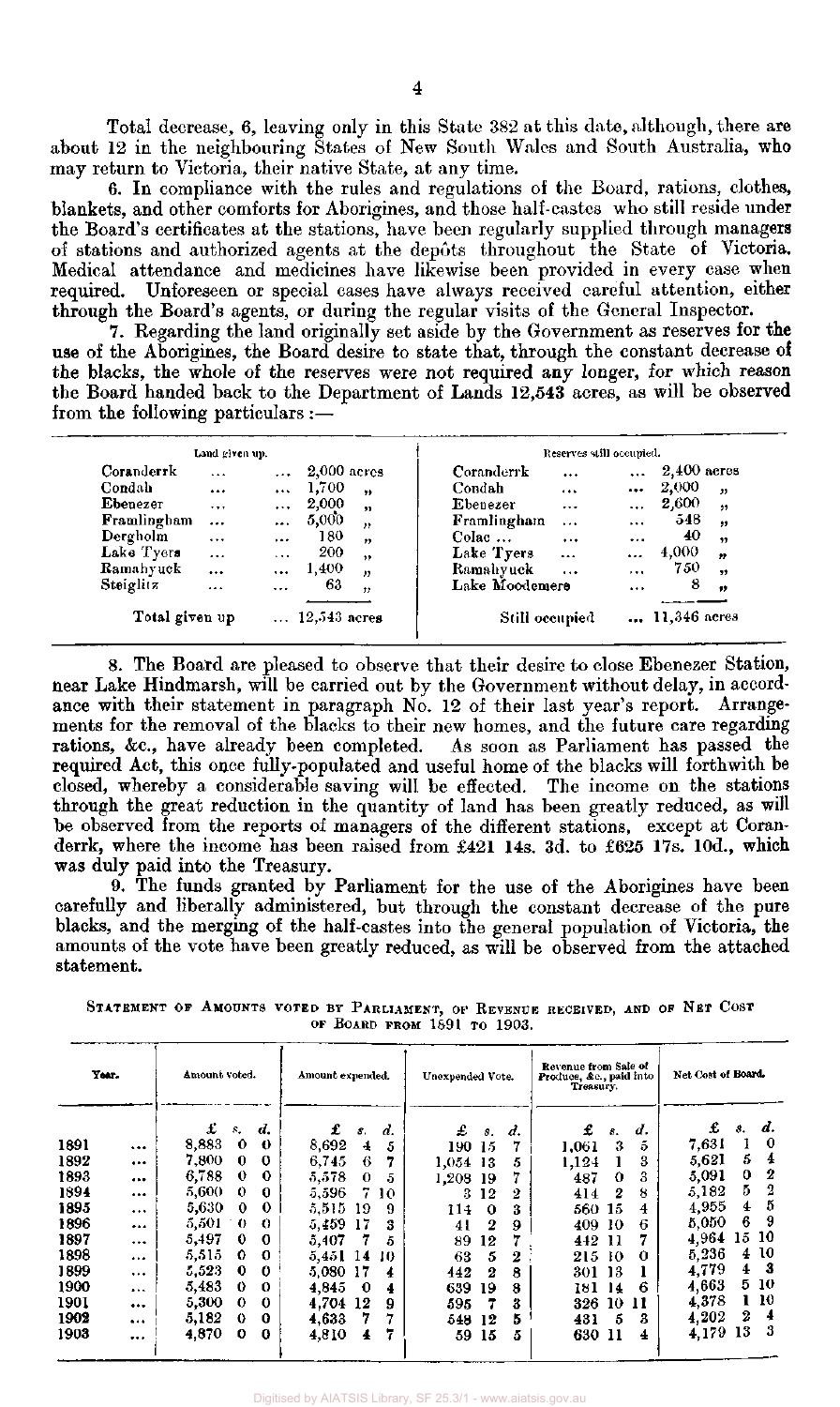Of the sum voted for the past year, £59 15s. 5d. has been unexpended and lapsed to the Treasury, and £630 11s. 4d. from produce was paid into the revenue, leaving a net expenditure of £4,179 13s. 3d.

10. The total amount of expenditure of each station from the vote has been as follows :—

| Coranderrk                              | $\ddotsc$ |           |                   |          | $\cdots$ | $1 -$     | £1,188     | 2  | - 0                     |
|-----------------------------------------|-----------|-----------|-------------------|----------|----------|-----------|------------|----|-------------------------|
| Framlingham                             |           | $\cdots$  |                   |          | $\cdots$ |           | 250        |    | 3 H                     |
| Condah                                  | $\cdots$  |           | $\sim$ 4.4 $\sim$ |          |          |           | 596 12     |    | $\overline{\mathbf{4}}$ |
| Ramahyuck                               | $\cdots$  |           |                   |          |          |           | 605 15     |    | -8                      |
| Lake Tyers                              | $\cdots$  | $\ddotsc$ |                   |          | $\cdots$ |           | 646        | 0  | -10                     |
| Ebenezer                                | $\cdots$  |           | $\cdots$          |          |          |           | 501        | 19 | -9                      |
| Melbourne-Depôts and Industrial Schools |           |           |                   |          |          |           | $1,021$ 10 |    |                         |
|                                         | Total     | $\cdots$  |                   | $\cdots$ | $\cdots$ | $\ddotsc$ | £4,810     | 4  | -7                      |
|                                         |           | -         |                   |          |          |           |            |    |                         |

#### PAID INTO THE REVENUE.

| Total<br>                               | <br>      | <br>$\cdots$ | £630      |     |     |
|-----------------------------------------|-----------|--------------|-----------|-----|-----|
| From Framlingham-<br>From Grazing Stock | <br>      | <br>$\cdots$ |           | 413 |     |
| From Grazing Stock                      | <br>      | <br>         | 2         | 0   | - 0 |
| From Sale of Hops                       | <br>      | <br>$$       | 512 12 10 |     |     |
| From Stock<br>                          | <br>$***$ | <br>         | £111      |     |     |
| From Coranderrk—                        |           |              |           |     |     |

11. While the Board faithfully adhere to their rule that all able-bodied Aborigines shall do a fair amount of work for the supplies of rations, clothes, medical attendance, and comfortable homes granted to them by the Government, they find that the results from such labours are gradually decreasing through the diminishing numbers and failing strength of the Aborigines.

12. The small tribe on the bank of the River Murray, who reside in six cottages on a piece of land granted by the Shire Council of Mildura, are doing very well under the care of Constable A. Carter, and the Board still hope that ere long all the blacks from Ned's Corner, Kulkyne, Euston, and Yelta will come and settle down with their friends below Mildura.

13. The Board have much pleasure in stating that fair progress has been made in education by the children in the different schools in connexion with the Department of Education.

14. The expenses of the Board are steadily decreasing in consequence of the constant decline in the number of the blacks, who may soon entirely disappear; but in the meantime the Board desire that the poor remnant of the original owners of this splendid country should be dealt with kindly, wisely, and generously.

I have the honour to be,

Your Excellency's most obedient servant,

C. M. OFFICER, Vice-Chairman.

His Excellency

Sir George Sydenham Clarke, K.C.M.G., F.R.S., &c, &c, &c.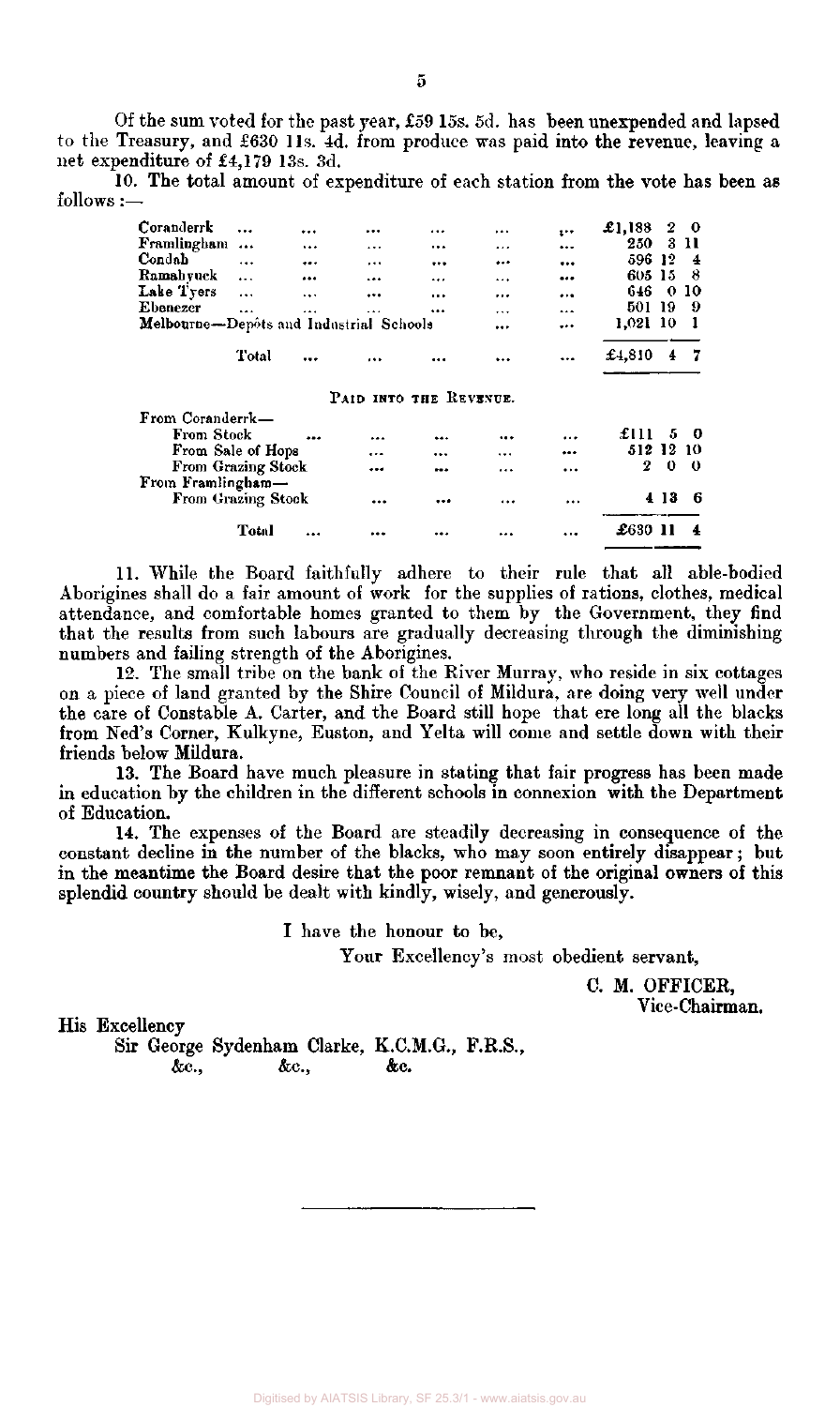# APPENDICES .

## APPENDIX I.

Coranderrk, 1st July, 1903.

I have the honour to forward the Annual Report of this Station, and of the state of the Aborigines under my care, for the year ended 30th June, 1903.

I took charge of the Station on 1st April, as Acting Manager for six months during the absence, on leave, of Mr. Shaw. I have pleasure in reporting that Mr. Shaw left everything in good order, and the work in such a forward state, that I had no trouble but to see that the work of each month was carried on as the season advanced. The very wet winter has retarded the work in some measure. But for this, more scrub would have been cut down. There has been no unusual trouble in the management of the people. In this connexion I have to acknowledge the great help I have received from Miss Shaw. The comparative peace and quietness of the three months I have been here are largely due to her untiring energy and forethought. During the winter—owing to the wet—we have had a good deal of sickness, and this has entailed much additional work and anxiety on Miss Shaw. One death has taken place during the year, that of Jemima Major, on 22nd June. I am pleased to say that all the others are in a fair way of recovery.

1. The number on the Station in each month of the year has been as follows :-

| 1902.     |           |          | Highest<br>Number. Number. | Lowest          |  | 1903.    |           |          |          | Highest<br>Number. |          | Lowest<br>Number. |
|-----------|-----------|----------|----------------------------|-----------------|--|----------|-----------|----------|----------|--------------------|----------|-------------------|
| July      | $\bullet$ |          | 60                         | 58<br>          |  | January  |           |          |          | 60                 | $\cdots$ | -60               |
| August    |           |          | 58                         | 57<br>          |  | February |           | $\cdots$ |          | 61                 |          | 61                |
| September | 1.14      | 1.1.4    | 6 I                        | 57<br>$\cdots$  |  | March    | $\ddotsc$ |          |          | 61                 | $$       | -60               |
| October   | $\cdots$  |          | 60                         | 62<br>          |  | April    |           |          |          | 60                 |          | -60               |
| November  |           | $\cdots$ | 6 L                        | -60<br>$\cdots$ |  | May      |           | 10.9     | $1 + 1$  | 60                 |          | -59               |
| December  |           |          | 61                         | 60<br>$1 + 4$   |  | June     |           | $-4 +$   | $\cdots$ | 60                 |          | -59               |

The total number belonging to the Station is 74.

SIR,

2. (a) There have been two marriages during the year :--22nd August, 1902, Frank Blair and Mrs. Sam Hamilton, married by the Rev. J. Heyer of Healesville 5th February, 1903, William King and Bella Woods, married by the Rev. J. Heyer, of Healesville.

*(b)* BIRTHS.

| Date of Birth.                                                  |                                                        | Name.        |                  |                    | Sex.           | Parents' Names.                                                                                                                               |                                       | Colour.                           |
|-----------------------------------------------------------------|--------------------------------------------------------|--------------|------------------|--------------------|----------------|-----------------------------------------------------------------------------------------------------------------------------------------------|---------------------------------------|-----------------------------------|
| 26th September, 1902<br>3rd October, 1902<br>16th October, 1902 | <br><br><br>Cameron Edward<br>Clara Eva<br>Alice Rhoda | <br>$\cdots$ | <br>$\cdots$<br> | $\cdots$<br><br>$$ | M.<br>F.<br>F. | Woodford Robinson<br>Christina Robinson<br>Thomas Fenton<br>Elizabeth Fenton<br>f <mark>Thomas McL</mark> ellan<br>  Rosann <b>a</b> McLellan | <br>$\bullet$<br><br>$\cdots$<br><br> | Black.<br><b>Black.</b><br>Black. |

| $\left(c\right)$ | DEATH. |
|------------------|--------|
|------------------|--------|

| Date.                       | Sex. | Name.        | Cause.                                     | Age. | Colour.      |
|-----------------------------|------|--------------|--------------------------------------------|------|--------------|
| 22nd June, 1903<br>$\cdots$ | F.   | Jemima Major | Enteritis, syncope<br>$\cdots$<br>$\cdots$ | 64   | <b>Black</b> |

3. Religious services have been regularly kept on Sundays at eleven a.m., and Sunday School at two p.m., also regularly every week-day morning, and the attendances have been good.

4. All children on the Station of school age attend the State school about a mile from the Station, and are making good progress. Joseph Wandin, a half-caste, reared and educated on the Station, and mentioned in Mr. Shaw's last year's report, is still doing well as a pupil teacher under the Education Department.

5. The land belonging to the Station consists of 2,400 acres, all fenced and sub-divided into paddocks for grazing and cultivation. The crops grown are oats, wheat, potatoes, and hops. The last being the most important, giving a return for the last season of £512 12s. 10d., being a phenomenal yield of 3} tons, which realized the highest price in the Victorian market—Is. 6d. per pound.

| 6. The live stock on the Station is as follows $:$ – |  |  |
|------------------------------------------------------|--|--|
|------------------------------------------------------|--|--|

| Cows. | Heifers. | Sterrs. | ----<br>Bulls. | --<br>Horses.    | --------<br>Working Bullocks. |
|-------|----------|---------|----------------|------------------|-------------------------------|
| 48    | 59       | 73      |                | ______<br>------ |                               |

Digitised by AIATSIS Library,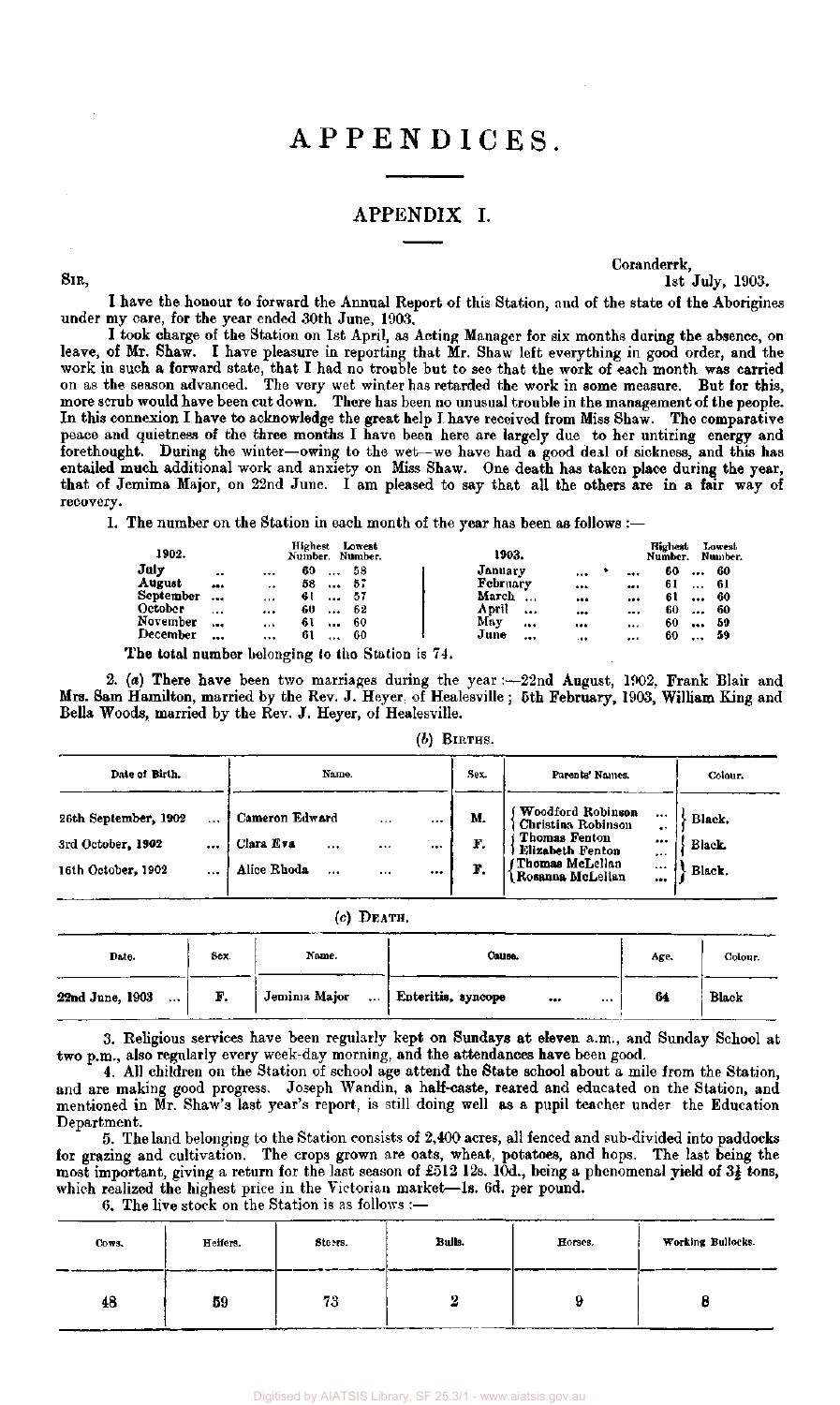About 10 cows are milked daily for the use of the people on the Station. During the year 25 steers and 2 cows have been killed to supply meat. Sales of cattle and produce, including hops, have realized about £625 17s. 10d.

7. The number of buildings on the Station is 25, and, with two exceptions, they are all occupied, and all kept in fair repair.

8. The young and able-bodied men do all the work of the farm and Station, also of the hop garden, except during the hop-picking, when some outside labour has to be employed, in order to save the crop. The women, besides their home duties, make mats and baskets, for which they earn a good deal of money. The boys and girls are taught to be useful in some kind of work when not at school.

9. The men seldom hunt for native game, there being no necessity for this, as they are regularly supplied with beef or mutton.

10. Some of the men have at times got into trouble through drink, but there has been no trouble on that account during the time I have been here.

11. The half-castes have been dealt with as the Act directs, and the half-caste children, as they come to the age fixed by the Act, are required to earn their living outside.

12. In concluding, I beg to express my warm thanks to the Board and to yourself, for the kind consideration you have shown to me during the time I have filled Mr. Shaw's place, and the ready response you have always given to any request or suggestion tending to the well-being and comfort of the people under my charge.

I have the honour to be, Sir,

Your obedient servant,

JOHN MACKIE,<br>Acting Manager.

To the Rev. F. A. Hagenauer, Secretary, Board for Protection of Aborigines, Melbourne.

# APPENDIX II.

Mission Station, Lake Condah, Sin, 28th July, 1902.

In accordance with your request of the 23rd July, I have much pleasure in forwarding my Annual Report with reference to the Aborigines and Station under my charge.

The number of blacks residing here was from 30 to 35 all the year through, the total number belonging to the Station being about the same as last year, viz., 48, inclusive of those who were permitted to return from Lake Tyers.

There were no marriages and no births, but one death occurred, viz., that of Bella Mobourne, full black, aged 42, the cause of her death being valvular disease of the heart.

Religious and moral influence has been exercised among the natives without intermission, and the regular attendance on Sundays and week days at prayers and divine service sustains our hope that our efforts were not without good results ; their daily life and conduct bearing evidence to that effect.

The school is, as in former years, under the Education Department, and the results obtained, when the frequent changes of teachers is taken into consideration, are satisfactory.

The total area of the reserve is 2,000 acres ; the whole is securely fenced in and subdivided into seven paddocks by substantial post and wire and wire netting fences. Some of the ground is used for cultivation, but the greater portion for grazing and raising stock.

We had 15 acres under crop for hay, which turned out very well. Also 15 acres under rape. We sowed the latter with the intention of fattening sheep, but the floods which came about Christmas covered the flat and destroyed the rape, so that it turned out quite a failure. We had a large supply of fruit and vegetables, which were all very acceptable to the blacks here. They could also milk cows for themselves, so as to have milk and butter for their families.

The stock on hand is as follows :- Ten cows, 28 calves, 37 heifers, 21 steers, 1 bull, 244 sheep, and 6 horses.

The Station income and expenditure are as noted on balance-sheet herewith attached.

1902- -1903.

|                              |       | Іксомв.  |          |           |    | . . d.    |               |                      | EXPENDITURE.   |          |           |                 | <b>r</b> d. |  |
|------------------------------|-------|----------|----------|-----------|----|-----------|---------------|----------------------|----------------|----------|-----------|-----------------|-------------|--|
| Cash balance, 1st July, 1902 |       |          | $\cdots$ | 4         | 5  | 54        | General       |                      | $\overline{a}$ |          |           | 59 12 8         |             |  |
| Wool and bark                |       |          |          | 30.       | 2. | -8        | Wages         |                      |                |          |           | $35 \; 15 \; 6$ |             |  |
| Hides and skins              |       | $***$    | $$       |           |    | 13 18 104 | Stock         | $\ddot{\phantom{1}}$ |                | $$       |           | 77 16 0         |             |  |
| Stock …                      |       | $\cdots$ |          | 232 12    |    | -9        | Miscellaneous | $\cdots$             | $\cdots$       |          | 6.        |                 | -7 - 74     |  |
|                              |       |          |          |           |    |           | Cash balance  |                      | $\cdots$       | $$       | 101       |                 | 7 114       |  |
|                              |       |          |          |           |    |           |               |                      |                |          |           |                 |             |  |
|                              | Total | 1.11     |          | $£280$ 19 |    | -9        |               | Total                |                | $\cdots$ | £280 19 9 |                 |             |  |
|                              |       |          |          |           |    |           |               |                      |                |          |           |                 |             |  |

With reference to cash balance, I wish to say that some of it has already been expended for erecting new fences of post and wire ; the material and work being paid from it. The remainder will be used for buying more sheep and paying wages for station work, &c.

The number of buildings remains the same, viz., 27, inclusive of church, school-house, and mission house. Owing to the decrease in the number of blacks, half of the cottages built for them are now empty, and sundry repairs will be needed before they can be inhabited again.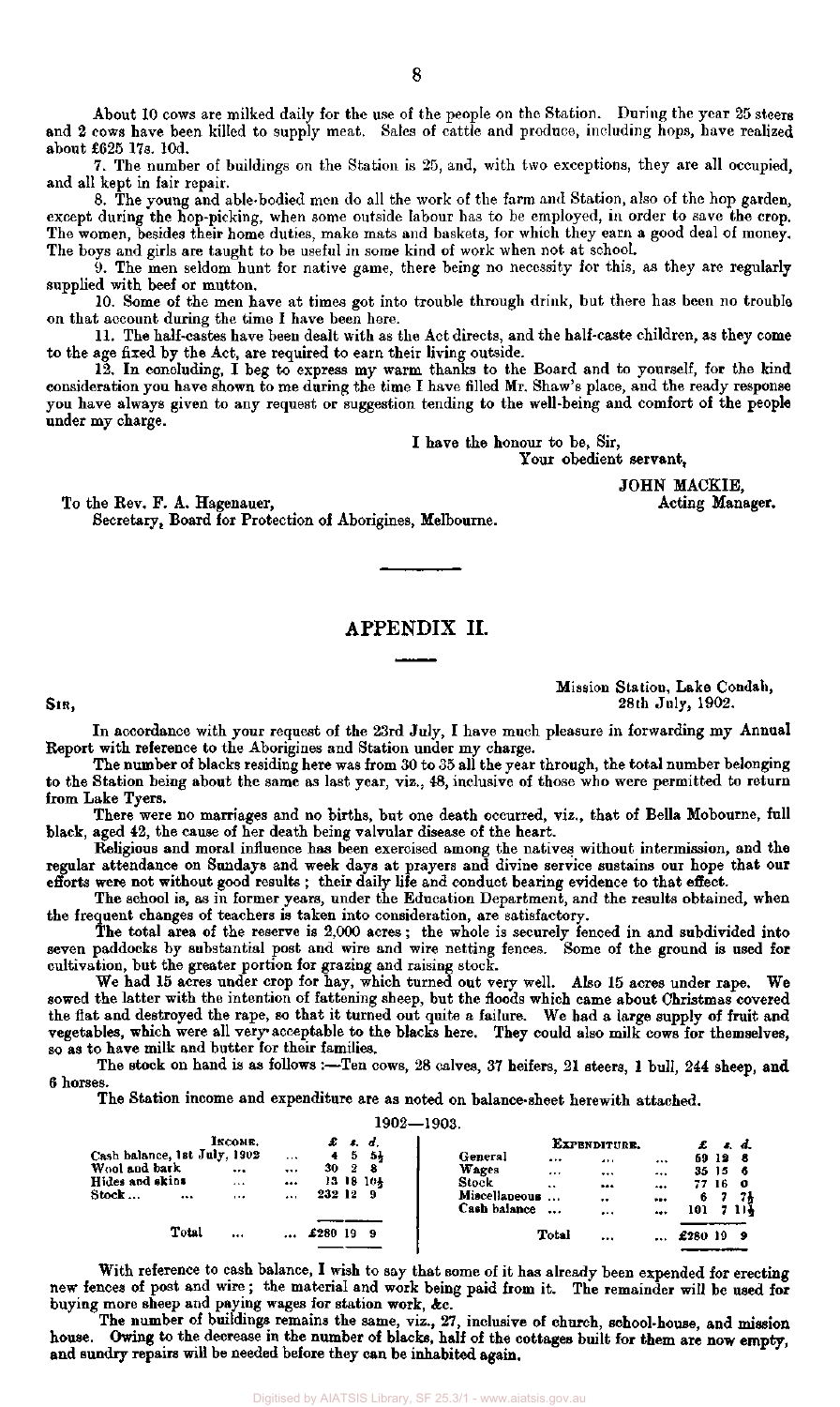The men have been employed in gardening, clearing ground, fencing, hay-making, shearing sheep. &c. The women make a few baskets occasionally, but as most of them are now far advanced in years they do little besides looking after their domestic affairs.

There is very little native game here now. but the Aborigines use all their spare time in exterminating rabbits and foxes.

No case of drunkenness has come under my notice on the Station, and the health of the people was fairly good ; though some of them had severe colds during the cold and wet winter weather.

The school children, who are few in number, are taught to do useful work after school hours.

The 40 half-castes who are out earning their own living, in accordance with the law, are doing fairly well. Most of them strive honestly to provide for themselves and their families.

The rations and clothing for the blacks were all of good quality and very liberal. On behalf of the natives I desire to thank the Board and you for them, as well as for the prompt attention to all affairs which were brought under their notice in connexion with the management of this Station.

I have the honour to be, Sir,

Your obedient servant,

The Rev. F. A. Hagenauer,  $J. H. S T A H L E.$ 

General Inspector and Secretary, B.P.A., Melbourne.

# APPENDIX III.

#### Ebenezer Mission Station, Antwerp, 10th July, 1903.

SIR,

In answer to your request, I have the honour to forward herewith my Annual Report for the above Station for the past year ended on the 30th of June. The particulars of which are as follows :—

1. The number of aborigines residing and attending the station during the past year, as reported in my monthly returns, has been as follows:—

The lowest number was 17.

The highest number was 25.

Besides these blacks, a number of half-castes have been residing on the reserve living in camp, but have not received supplies in rations, and their names are not included in the numbers given above.

2. A.—Marriages : Nil.

B.—Births: Nil.

C—Deaths: Nil.

3. Divine services have been held regularly on Sundays and daily during each week, and have been well attended. Religious instruction is given daily after morning prayers to the black children, and these have likewise been taught at Sunday school by Miss V. Bogish and Miss Perry, our lady teacher.

4. The day school is under the Department of Public Instruction, attended by black and white children, and good progress has been made under the tuition of Miss R. Perry.

5. The reserve consists of 3,607 acres, the land is divided into several paddocks for grazing of stock and cultivation for hay. We had a good supply of fruit and grapes in the garden, of which the blacks received their share.

6. The kinds and number of stock are now 4 cows, 3 calves, and 222 sheep. We have killed for meat 1 calf and 136 sheep during the year ending 30th June.

#### 7. STATEMENT OF INCOME AND EXPENDITURE.

| Ілсомв.                                                                |                      |          |   |                  |                                       |              | EXPENDITURE.             |                          |                          |     |       |                                |
|------------------------------------------------------------------------|----------------------|----------|---|------------------|---------------------------------------|--------------|--------------------------|--------------------------|--------------------------|-----|-------|--------------------------------|
| Produce (Wheat, Wool, and Skins)<br>Balance from last year<br>$\cdots$ | $\cdots$<br>$\cdots$ | $46 + 2$ |   | £ e. d.<br>4 1 4 | General<br>Wages, &c.<br>Cash Balance | <br>$\cdots$ | $\cdots$<br><br>$\cdots$ | <br>$\cdots$<br>$\cdots$ | $\cdots$<br>$\cdots$<br> |     | 15911 | £ s. d.<br>17142<br>$17 \pm 5$ |
|                                                                        |                      |          |   |                  |                                       |              |                          |                          |                          |     |       |                                |
|                                                                        |                      | £50.     | Б | 6                |                                       |              |                          |                          |                          | £50 | -6    |                                |
|                                                                        |                      |          |   |                  |                                       |              |                          |                          |                          |     |       |                                |

All accounts are duly examined and audited by the General Inspector of the Board.

8. The number of buildings is thirteen, including church, school, and missionary's house, all built of stone, and were erected by the Moravian Mission Board. Several cottages of the natives are built of weatherboards erected by the Board for the Protection of Aborigines, and are all under the **Board's**  control.

9. The blacks are employed in garden work, attending to stock, and other station work. **The**  women have their work at home.

10. The blacks hunt rabbits and hares, and are supplied with mutton from the station.

11. The supply of rations and clothing, Ac., granted by the Board has been of good quality and sufficiency, for which I return best thanks to you and to the Board on behalf of the aborigines.

#### I have the honour to be,

Sir,

Your obedient servant,

The Secretary, B.P.A., Rev. F. A. Hagenauer,. Melbourne.

**A. BOGISH,**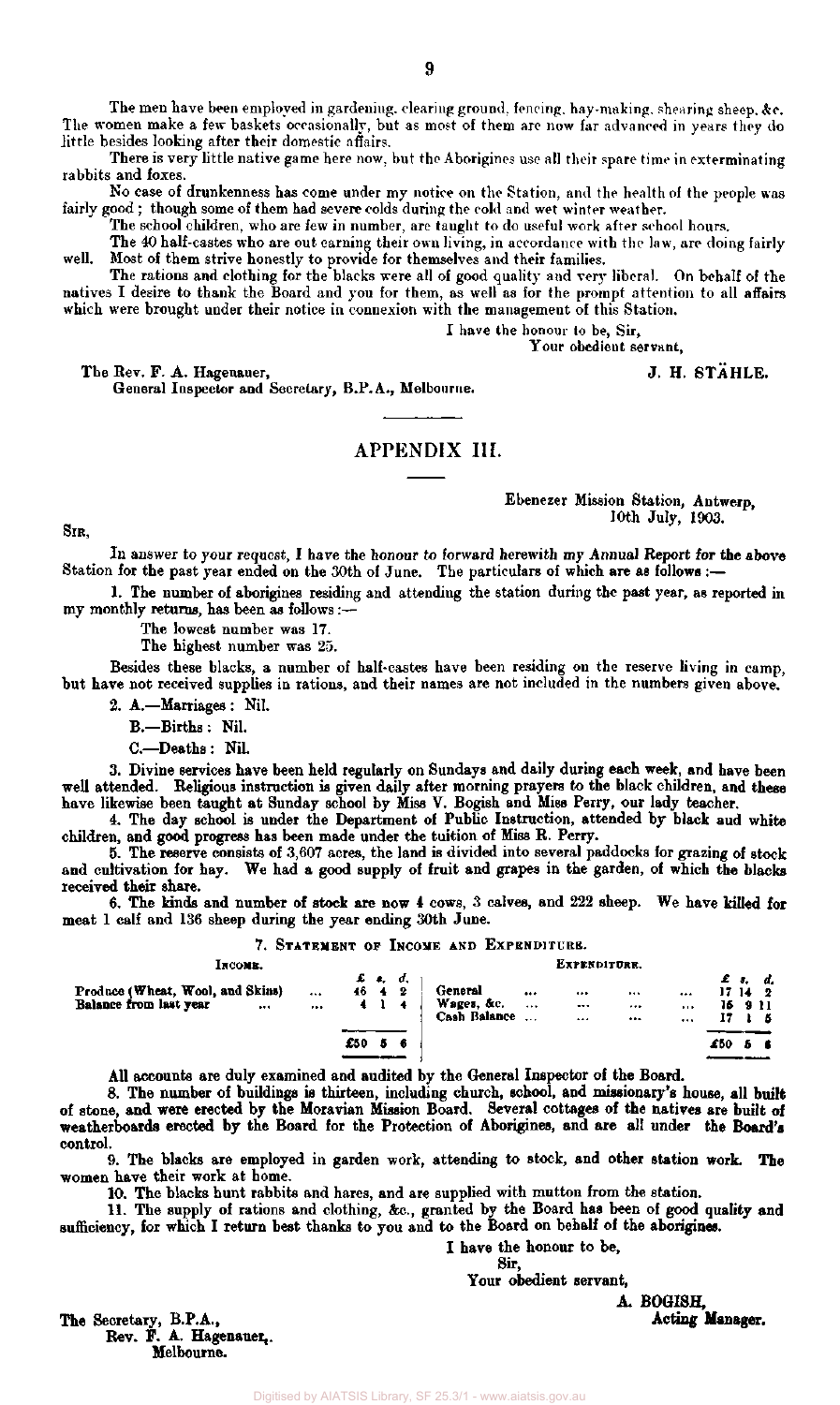## APPENDIX IV.

Woodford, 11th August, 1903.

SIR,

I have the honour to forward you herewith my Annual Report on the condition of the blacks and station at Framlingham, from 1st July, 1902, to 30th June, 1903.

The average monthly attendance at the station was as follows :—July, 20 ; August, 20 ; September, 20 ; October, 19 ; November, 19 ; December, 17 ; January, 17 ; February, 18 ; March, 19 ; April, 14 ; May, 19 ; June, 19.

Births, nil. Marriages, nil. Deaths, one, an old black man named Jimmy Weir died on 24th October, 1902, at the Warrnambool Hospital.

Religious services are held once each Sunday, and are well attended by the blacks. No other religious instruction is given the children. Secular education is obtained at the State school, Purnim, and is satisfactory.

The station reserve contains 500 acres, fenced and permanently watered, divided into ten paddocks, and occupied as follows :—General reserve,  $212$  acres, John Brown,  $80\frac{1}{2}$  acres ; William Good,  $84$  acres ; John Wyselaskie, 84 acres ; Frank Clarke, 40 acres. The persons named take in cattle to graze from the public, for which they receive fees. The general reserve is chiefly fed off by wandering stock, which find admittance owing to the insecure condition of the boundary fences, and is of but little use to the natives, who are too old to take an interest in the place. No cultivation is carried on by the blacks. There is one cow, which is used to supply milk for the blacks, and a heifer calf (progeny of same) on the reserve ; they are the property of the Board. There are six cottages, all continually inhabited, and in a fair state of cleanliness, but are old and much worn. The blacks earn a few pounds hop-picking at Timboon during the season, some go shearing, and the women make baskets, which find a ready sale. One family engage in dairying, and supply milk to the Purnim factory.

The rations and clothing granted by the Board have been of good and sufficient quantity, and have given the people satisfaction.

The sum of £4 6s. 3d. with statements attached, was forwarded to the Board during the year ending 30th June, 1903, for agistment of stock, and this represented the only income for the year.

I have the honour to be,

Sir,

Your obedient servant,

E. G. SHOEBRIDGE, Agent B.P.A.

To Rev. F. A. Hagenauer, General Inspector of Aborigines, Melbourne.

### APPENDIX V.

Mission Station, Lake Tyers, 9th July, 1903.

I have the honour to forward my Annual Report of this station, and of the aborigines connected therewith, from 1st July, 1902, to 30th June, 1903.

1. The number of aborigines attending the station is as follows :—

|           |          |     | Lowest. | Highest. |              |        | Lowest. |           | <b>Highest</b> . |
|-----------|----------|-----|---------|----------|--------------|--------|---------|-----------|------------------|
| July      |          |     | 41      | <br>42   | January      | <br>   | 36      |           | 37               |
| August    |          |     |         | <br>42   | February     | <br>   | 37      |           | 37               |
| September |          | *** | 44      | <br>45   | March        | <br>$$ | 44      | $\cdots$  | 51               |
| October   | $\cdots$ |     | 48      | <br>50   | April        | <br>   | 56      |           | 62               |
| November  |          |     | 40      | <br>42   | May<br>      | <br>   | 46      | $\bullet$ | 50               |
| December  |          | $$  | 43      | <br>44   | June<br>-444 | <br>   | 45      | $***$     | 46               |

2. The Births and Deaths are as follows :—

BIRTHS.

| Date.           | Sex.<br>Colour. |                    | Name.                                 | Parents.                               |
|-----------------|-----------------|--------------------|---------------------------------------|----------------------------------------|
| lat March, 1903 | M.              | Black<br>$\bullet$ | Richard Harold<br>$\overline{11}$<br> | , (William Johnson,<br>Maggie Johnson. |

SIR,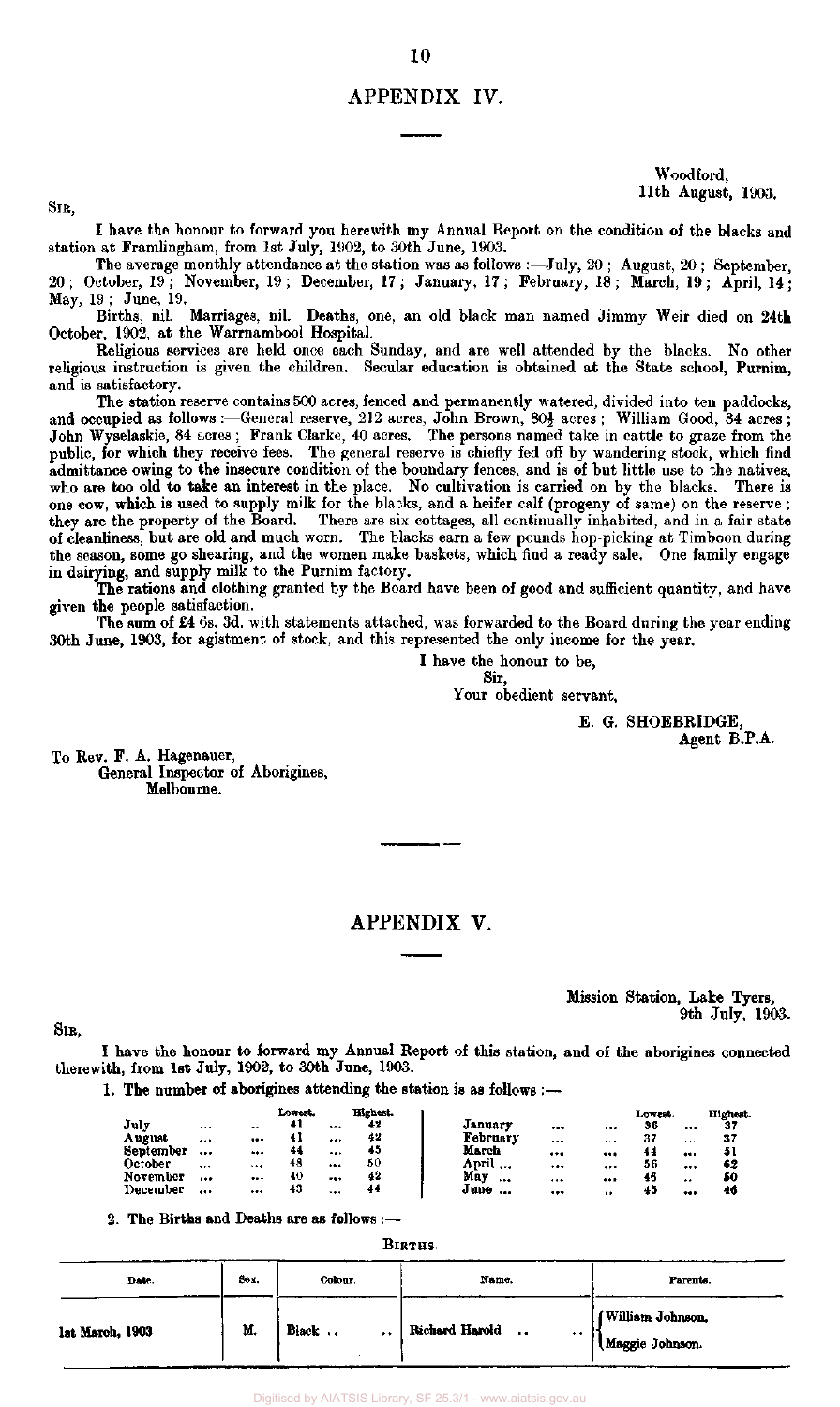| А. | тн | ×. |
|----|----|----|

| Date.                                               | Sex.<br>Coleur. |                                        | Name.                                                                                   | Cause.                                      | Age. |
|-----------------------------------------------------|-----------------|----------------------------------------|-----------------------------------------------------------------------------------------|---------------------------------------------|------|
| 2nd October, 1902<br><br>29th May, 1903<br>$\cdots$ | м.<br>м.        | Black<br>$\cdots$<br>Black<br>$\cdots$ | <b>Charles Blair</b><br>$\mathbf{r}$ and $\mathbf{r}$<br>Richard Alexander<br>McDougall | Morbus Cordis-Syncope<br>Thrush<br>$\cdots$ | 58   |

There has been one marriage of pure aboriginals on 10th May, 1903—Thomas Scott and Martha Hood.

3. Religious services are held daily, morning and evening. The children are also given religious instruction by Miss Bulmer. During the week the children attend State school, which is presided over by Miss Endean. I may state that up to a certain point the children are equal to European children, but in the higher branches of education they fail.

4. The reserve consists of 4,000 acres, part of which is fenced ; it is also divided into small paddocks. We have cultivated about 10 acres. Our crop of hay was very good, which has been a great help to the stock during the winter. The orchard, in spite of the birds, yielded a fair crop of apples and pears, and the vegetable supply was ample for the station. I am sorry to state that the rabbits have made their appearance, and though they may be a good food for the aborigines, yet they will destroy much of our cultivation.

5: The stock on the station consists of 80 head of mixed cattle, 1 bull, and *217* sheep. 101 sheep and 7 head of cattle have been slaughtered for meat for the station.

6. The total income from the reserve is as follows :—

|                               |                        | Інсоме.  |           |          |                      |                      | EXPENDITURE.          |          |          |      |                |    |
|-------------------------------|------------------------|----------|-----------|----------|----------------------|----------------------|-----------------------|----------|----------|------|----------------|----|
|                               |                        |          |           | £ s. d.  |                      |                      |                       |          |          |      | £ 2. d.        |    |
|                               | Balance from last year |          |           | 13 18 2  |                      | By Timber Account    |                       | $\cdots$ |          | 10.  | 0 <sup>3</sup> |    |
|                               | To Sale of Wool        | $\cdots$ | <br>12    | -3<br>-0 |                      | ., General Expenses  |                       | $\cdots$ |          |      | 32882          |    |
| $\bullet\bullet$<br>$, \, \,$ | Timber                 | $***$    | <br>38 19 | - 9      | $^{\tiny{\text{+}}}$ | Wages.               | $\bullet$ + $\bullet$ | $\cdots$ | $\cdots$ |      |                | 56 |
|                               |                        |          |           |          |                      | " Fresh Meat Account |                       |          |          | 6.   | 96             |    |
|                               |                        |          |           |          |                      | ", Balance           |                       |          |          |      | 29 17 6        |    |
|                               |                        |          |           |          |                      |                      |                       |          |          |      |                |    |
|                               | Total                  |          |           | 0 11     |                      |                      | Total                 |          |          | £90. | 0 H            |    |
|                               |                        |          |           |          |                      |                      |                       |          |          |      |                |    |

7. The number of buildings is the same as last year, though through the kindness of the Board we have been able to improve some of the cottages.

8. The employment of the men consists in gardening and other station work ; the improvement of the houses was all done by the aborigines.

9. The aborigines still hunt native game, and though the real native game is rather scarce at Lake Tyers, yet they have learned to appreciate the flesh of the rabbit, which is now plentiful here.

10. I am sorry to say that the drink nuisance troubles us very much. There are many hotelkeepers who refuse to sell spirits to them, but they manage to get unscrupulous white men to secure it for them, and in one instance the drink was stolen.

11. The annual supply of clothing was distributed a little before Easter. All the goods were of good, suitable quality, and the quantity was sufficient. With care they should last the year, though I am sorry to say many of them are not careful. The stores of flour, sugar, &c, have been supplied regularly, the quality of which was excellent.

I have to thank the Board for their uniform kindness to the aborigines in supplying all their real wants.

> I have the honour to be, Your most obedient servant,

> > JOHN BULMER.

### APPENDIX VI.

Ramahyuck Mission Station, 18th July, 1903.

SIR, In answer to your circular of 15th instant, I have the honour to furnish you with my Report for the past year on the state and condition of the aborigines under my care at this station and the neighbouring district.

1. The attendance has been as follows :—

|           |          | 1902.    |                    |    |                   |          |          | 1903.    |                           |                    |
|-----------|----------|----------|--------------------|----|-------------------|----------|----------|----------|---------------------------|--------------------|
|           |          |          | Highest<br>Number. |    | Lowest<br>Number. |          |          |          | <b>Highest</b><br>Number. | Lewest.<br>Number. |
| July      | $+ + +$  |          | 65                 | $$ | 49                | January  | $\cdots$ | $\cdots$ | 51                        | <br>51             |
| August    | $***$    | $\cdots$ | 56                 |    | 55                | February | $\cdots$ |          | 55                        | <br>52             |
| September | $\cdots$ |          | 55                 |    | 51                | March    |          | $\cdots$ | 49                        | <br>44             |
| October   |          |          | 52                 |    | 49                | April    |          |          | 46                        | <br>40             |
| November  |          |          | 51                 |    | 48                | May<br>  |          | $\cdots$ | 38                        | <br>37             |
| December  | $\cdots$ |          | 55                 |    | 51                | June<br> |          |          | 48                        | <br>44             |

The total number who have a right to be here is 56.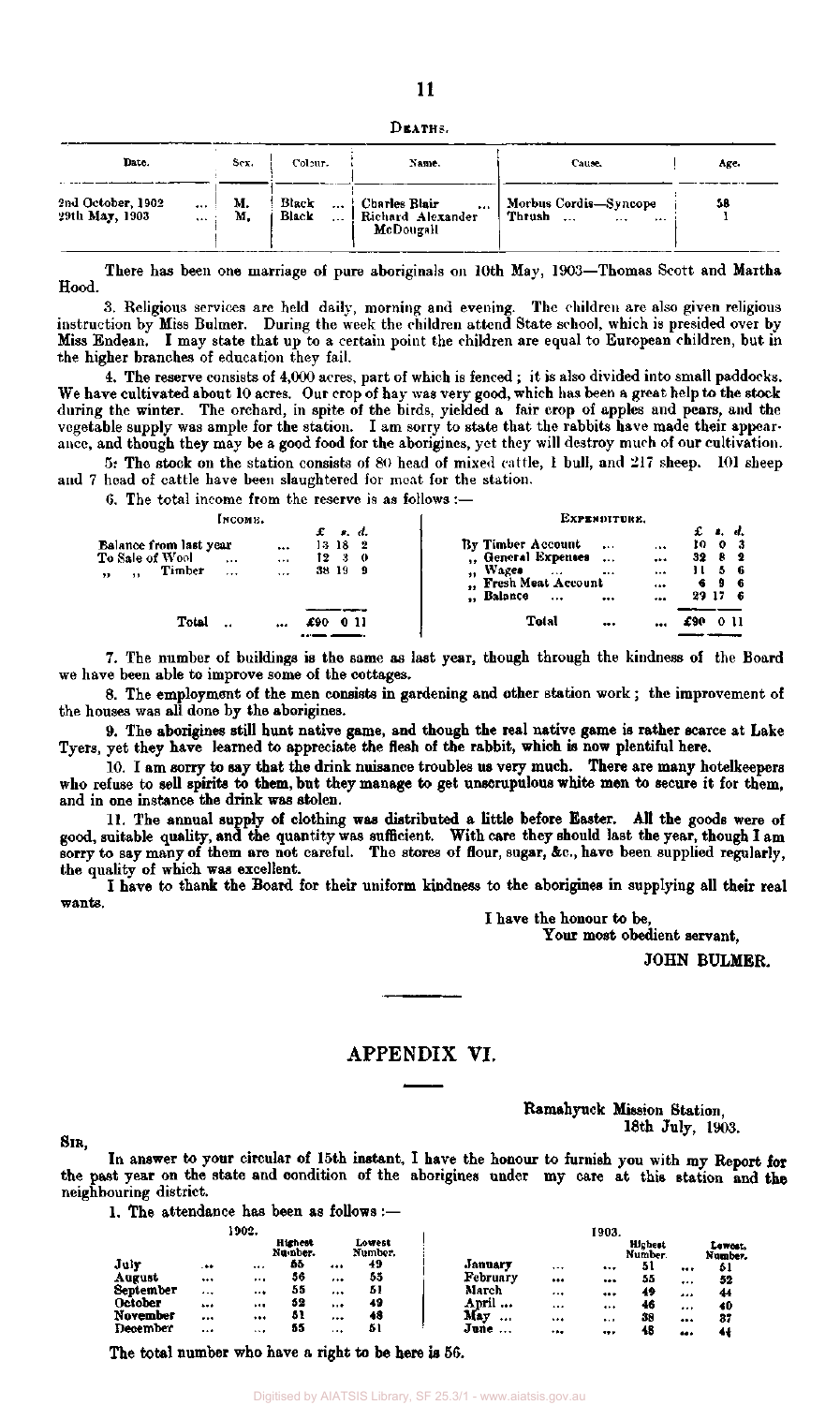- 2. The number of marriages, births, and deaths :—
	- *(a)* Marriages : None.
	- *(b)* Births : Two.

BIRTHS.

| Date of Birth.                         | Name.                                                                   | Sex.         | Parents' Names.                                                                                                | Colour.          |  |  |  |
|----------------------------------------|-------------------------------------------------------------------------|--------------|----------------------------------------------------------------------------------------------------------------|------------------|--|--|--|
| 12th June, 1903<br><br>22nd June, 1903 | Alexander Louis Moffat<br>$\cdots$<br><b>Charles James Login</b><br>. . | Male<br>Male | Ned Moffat)<br><br>$\cdots$<br>Florence Moffat<br><br><br>Thomas Scott<br><br>$\cdots$<br>Martha Scott<br><br> | Black.<br>Black. |  |  |  |

3. (c) DEATHS : One.

DEATH.

| Date of Death.<br>Name. |                                   | Age. | Parents.                        | Colour.       | Sex. |
|-------------------------|-----------------------------------|------|---------------------------------|---------------|------|
| Mary Arnott             | $\dots$ 3rd May, 1903<br>$\cdots$ | 85   | Parents Unknown<br>$\cdots$<br> | Black<br><br> |      |

4. Daily morning and evening services have been kept as usual, and twice every Sunday, and have all been well attended. One adult has been baptized. Sunday school has been well attended, and religious instruction has been given before the school hours for secular lessons.

5. The day school is still successfully carried on by one of our native women. There are now only nine children in attendance.

6. The total quantity of land now belonging to the reserve is only 700 acres, including several miles of fences for roads and likewise some very low-lying morass land. The land is subdivided into several paddocks, and the quality is only of second-class grazing land.

7. There are at present 85 head of cattle on the reserve, being 28 cows, 19 calves, 14 steers, 10 bullocks, 12 heifers, and two bulls. A number of cows are milked when in season, and give milk and butter for the station. It must be again remarked that a considerable quantity of meat is required for the support of a number of people, and generally a beast is wanted every fortnight, besides 20 to 30 sheep. All the work on the station and among the stock is done by ourselves.

8. The total income from this small reserve, besides the fat stock killed for the supply of fresh meat during the last year, has been as follows :—

| Incomm.                                      |       |                                 |                              |          | EXPENDITURE.                      |          |                                                                                   |                              |    |                                |           |
|----------------------------------------------|-------|---------------------------------|------------------------------|----------|-----------------------------------|----------|-----------------------------------------------------------------------------------|------------------------------|----|--------------------------------|-----------|
| Surplus stock<br>Hides, &c.<br>Overdraft due |       | <br><br>$\bullet\bullet\bullet$ | <br><br><br>$\cdots$<br><br> | 21<br>2. | <b>r.</b> d.<br>$\bullet$<br>5182 | - 0<br>5 | Balance due<br>1.1.1<br>$\cdots$<br>General Station Account<br>Wages, &c.<br><br> | $\cdots$<br>1.11<br>$\cdots$ |    | $1 \; 13 \; 4$<br>1919<br>7129 | d.<br>- 6 |
|                                              | Total |                                 | <br>                         | 29       |                                   |          | Total<br>$\cdots$                                                                 |                              | 29 | В.                             |           |

9. The total number of buildings on the station is still the same as formerly, but several cottages are now unoccupied, and it may be needed that ere long one or two should be taken down, for with the decrease of the blacks not so many buildings will be required.

10. The total number of half-castes who have left the station since the passing of the half-caste Act has been 59, who earn their living by their own exertion, and some of them are doing well on the different localities where they reside.

11. The health of the people has been fairly good during the past year, and only one old black woman died of old age.

12. The question of closing this station and letting the blacks go to Lake Tyers Mission Station has not been settled yet, and we trust that when the matter has been finally arranged, no hardship will be exercised towards them.

13. I am sorry to state that the evil of drunkenness still exists, and a few of the men give great offence by it. The police keep a good look out, which is attended with considerable success.

14 In conclusion I again desire to state that the supplies of rations and clothes have been of good and useful quality, and of liberal quantities. The best medical attendance and medical comfort have likewise been granted, and in the name of our people I herewith present their best thanks to the Board and the Government for the same.

I have the honour to be,

Sir,

Your obedient servant,

JOHANNES HAGENAUER, Acting Manager.

The Secretary, Board for Protection of Aborigines, Melbourne.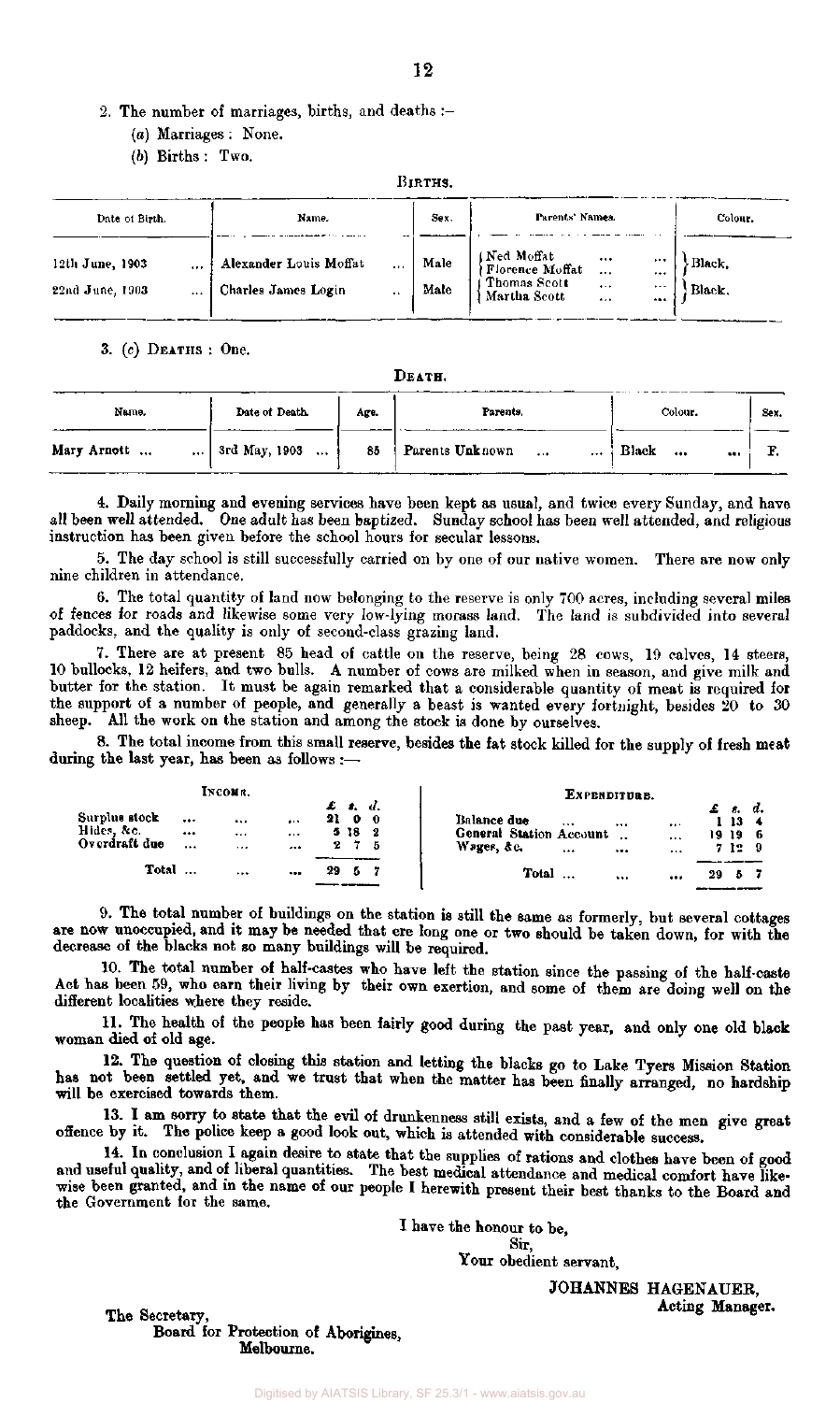# APPENDIX VII.

STATEMENT showing the Amounts voted for the Aborigines and the Amounts expended from 1st July, 1902, to 30th June, 1903.

|                                                                                                                                                                                                                                                                                   |                                                                                                                                                  | £4,870 O O |            |   |                                                                                                                                                                                                                                                                                                                                                 |                                                       |        | £4,870 |       |       |
|-----------------------------------------------------------------------------------------------------------------------------------------------------------------------------------------------------------------------------------------------------------------------------------|--------------------------------------------------------------------------------------------------------------------------------------------------|------------|------------|---|-------------------------------------------------------------------------------------------------------------------------------------------------------------------------------------------------------------------------------------------------------------------------------------------------------------------------------------------------|-------------------------------------------------------|--------|--------|-------|-------|
|                                                                                                                                                                                                                                                                                   |                                                                                                                                                  |            |            |   | Unexpended balance of Vote-<br>Subdivision No.<br>$\ddotsc$<br>$\cdots$<br>$\ddotsc$<br>$\cdots$<br>$\bullet\bullet$<br>23<br>$\cdots$<br>$\bullet$<br>$^{\bullet\bullet}$<br>$\alpha$ = $\alpha$<br>$\ddotsc$<br>$\bullet$<br>$\bullet$<br>                                                                                                    | 51 14 8<br>10<br>-4-11<br>012<br>17<br>8 <sub>4</sub> | 6      |        | 59155 |       |
| Contingencies-<br>Medical, &c.<br>$\mathbf{A}$<br><br>Stores, &c.<br>$\cdots$<br><br>Repairs, &c.<br>$\cdots$<br><br>Labour, &c.<br>$\ddotsc$<br><br>Management, &c.<br>$\cdots$<br>Travelling expenses<br><br>Stationery, &c.<br>$\ddotsc$<br>Postage and Telegrams<br>$\ddotsc$ | 140<br>0<br>0.<br>2,550<br>0<br>o<br>0<br>0<br>46<br>478<br>0<br>0<br>491<br>0<br>0<br>145<br>0<br>0<br>117<br>Ů<br>0<br>$\mathbf 0$<br>16<br>Ü. | 3,983      | 0          | 0 | stations<br><br><br>$\cdots$<br>Labour, purchase of stock,<br>seeds, and expenses of cultiva-<br>tion<br><br><br><br>Management of stations<br>and<br>depôts, and insurance<br><br>Travelling expenses of members<br>of Board, officers, and abo-<br>rigines<br><br><br><br>Stationery and office expenses<br>Postage and Telegrams<br>$\cdots$ | 4566<br>47785<br>486 6 10<br>142 5<br>114.12<br>15 17 | 9<br>ō | 4,810  |       |       |
| Vote 1902-3-<br>Division No. 18, Subdivision No. 1<br>2<br>22.1<br>$\bullet$<br>3<br>31.<br>m<br>Division No. 18, Subdivision No. 4-                                                                                                                                              | d.<br>£<br>₿.<br>0<br>251<br>0<br>$\mathbf 0$<br>206<br>$\mathbf 0$<br>430<br>0<br>$\Omega$                                                      | £<br>88.   | s. d.<br>0 | ₩ | Salaries<br>Medical attendance and medicines<br>Stores, provisions, clothing, trans-<br>port, and incidentals<br><br>Repairs and improvements to                                                                                                                                                                                                | 844 7 11<br>138 19 2<br>$2.517 \t0 \t6$               | s, d,  | £      |       | в. d. |

C. M. OFFICER, Vice-Chairman.

F. A. HAGENAUER, Secretary.

Melbourne, 24th September, 1903.

I certify that I have examined the above statement of amounts voted and expended for the year ended 30th June, 1903, and find it to be correct.

F. H. BRUFORD, Auditor-General

#### Audit Office,

Melbourne, 25th September, 1903.

# APPENDIX VIII.

STATEMENT showing the Amounts lst July, expended on the various Stations and Depots from 1902, to 30th June, 1903.

| Station.                                      | Salaries.                             |                | Medical<br>Attendance<br>and<br>Medicines. |     | Stores, Provi- Repairs and Purchase of<br>sions, Clothing,<br>Transport, and<br>Incidentals. |                |              |        | Improve-<br>ments to<br>Stations. |     | Stock Seeds.<br>Cultivation. | Labour,<br>and Ex-<br>penres of |                         |                                         | of Stations<br>and Insur-<br>ance. | Management<br>and Depôts |               | Travelling<br><b>Expenses</b><br>of Members<br>of Board,<br>Officers, and<br>Aborigines. |                |                        | Stationery<br>and Office<br>Expenses. |             |         | Postage<br>and <sup>1</sup><br>Teh grama |    |                                              | Total.  |            |
|-----------------------------------------------|---------------------------------------|----------------|--------------------------------------------|-----|----------------------------------------------------------------------------------------------|----------------|--------------|--------|-----------------------------------|-----|------------------------------|---------------------------------|-------------------------|-----------------------------------------|------------------------------------|--------------------------|---------------|------------------------------------------------------------------------------------------|----------------|------------------------|---------------------------------------|-------------|---------|------------------------------------------|----|----------------------------------------------|---------|------------|
| Coranderrk                                    | $\mathbf{f}$ $s$ , $d$ .<br>286 12 10 | £<br>53        | s, d.<br>5,11                              |     | £<br>484                                                                                     | $\mathbf{I}$   | s. d.<br>-81 | £<br>6 | s. d.                             |     | £<br>5 11 297                | 0                               | s. d.<br>9 <sub>l</sub> | £                                       | 50 19                              | s. d.<br>-2              | £             | я.<br>4                                                                                  | d.             | 2                      | 8                                     | 8. d.<br>91 | ١£<br>0 | đ.                                       | d. | 2 10 1, 188                                  |         | $2\degree$ |
| ٠<br>Framlingham<br>$\ddot{\phantom{a}}$      | $\cdots$                              |                | $20\quad 0$                                |     | 211                                                                                          | $\bf8$         | 31           |        | $\cdots$                          |     |                              |                                 |                         |                                         | 18158                              |                          |               | $\cdots$                                                                                 |                |                        | $\cdots$                              |             |         | $\cdots$                                 |    | 250 3 11                                     |         |            |
| Lake Condah<br>$\ddotsc$                      |                                       |                | 17 12                                      |     | 426                                                                                          | $\overline{4}$ | 41           | 13     | 3                                 | 61  | 31                           | 3                               |                         | 7 100                                   |                                    | 0 <sub>0</sub>           | 6             | 9                                                                                        |                |                        | 119                                   | O)          |         | $***$                                    |    | 596 12 4                                     |         |            |
| Lake Wellington                               | $\cdots$                              |                | 20.0                                       | -91 | 402 16                                                                                       |                | -91          |        | 85                                | -81 |                              |                                 |                         | 66 15 2 100                             |                                    | 0 <sub>0</sub>           | 5.            | $\mathbf{a}$                                                                             |                |                        | 214                                   |             |         |                                          |    | 605 15 8                                     |         |            |
| Lake Tyers<br>$\bullet\bullet\bullet$         |                                       | 24             | -111                                       |     | 454 8                                                                                        |                | 41           |        | 17 11                             | Ы   |                              |                                 |                         | 39 16 0 100 0 0                         |                                    |                          | 8.            | $\overline{4}$                                                                           | $\overline{2}$ |                        | 119                                   |             |         | $\cdots$                                 |    | 646 010                                      |         |            |
| Lake Hindmarsh                                | $\cdots$                              | $\overline{2}$ | -5                                         | -01 | 3536                                                                                         |                | 2            |        | $\ddotsc$                         |     |                              |                                 |                         | 42 12 11 100 0 0                        |                                    |                          |               | 1168                                                                                     |                |                        | 119                                   |             |         |                                          |    | 501 19 9                                     |         |            |
| Melbourne<br>and<br><b>Depôta</b><br>$\cdots$ | 557 15                                |                | II3 0                                      |     | $214$ 15 0                                                                                   |                |              |        | $\ddotsc$                         |     |                              | $\cdots$                        |                         |                                         |                                    |                          | $16120$ 113 7 |                                                                                          |                |                        |                                       |             |         |                                          |    | $7 103 \t12 \t10 13 \t14 \t7 1,021 \t10 \t1$ |         |            |
| Total Expended  [844 7 11] 138 19 2 2,547 0   |                                       |                |                                            |     |                                                                                              |                | 6.           |        |                                   |     |                              |                                 |                         | 45 6 6477 8 5486 6 10 142 5             |                                    |                          |               |                                                                                          |                | $1 114$ 12 9 13 17     |                                       |             |         |                                          |    | $5 4,810$ 4 7                                |         |            |
| Amount Unexpended   42 12 1                   |                                       | Ł              | 010                                        |     |                                                                                              | 2196           |              |        | 0136                              |     |                              | $0$ II 7                        |                         |                                         | 4 13 2                             |                          |               | 2 14 11                                                                                  |                | $\mathbf{2}^-$         | 7.                                    | 31          | 2       | - 2                                      |    |                                              | 59 15 5 |            |
| Amount Voted                                  | [887 0 0] 140 0 0] 2,550 0 0]         |                |                                            |     |                                                                                              |                |              |        |                                   |     |                              |                                 |                         | 46 0 $0\frac{1}{478}$ 0 0 491 0 0 145 0 |                                    |                          |               |                                                                                          |                | $0 117 \t0 \t0 16 \t0$ |                                       |             |         |                                          |    | $0 4,870 \quad 0 \quad 0$                    |         |            |

Digitised by AIATSIS Library, SF 25.3/1 - www.aiatsis

C. M. OFFICER, **Vice-Chairman.** 

F. **A. HAGENAUER, Secretary.** 

8th **October, 1903.**